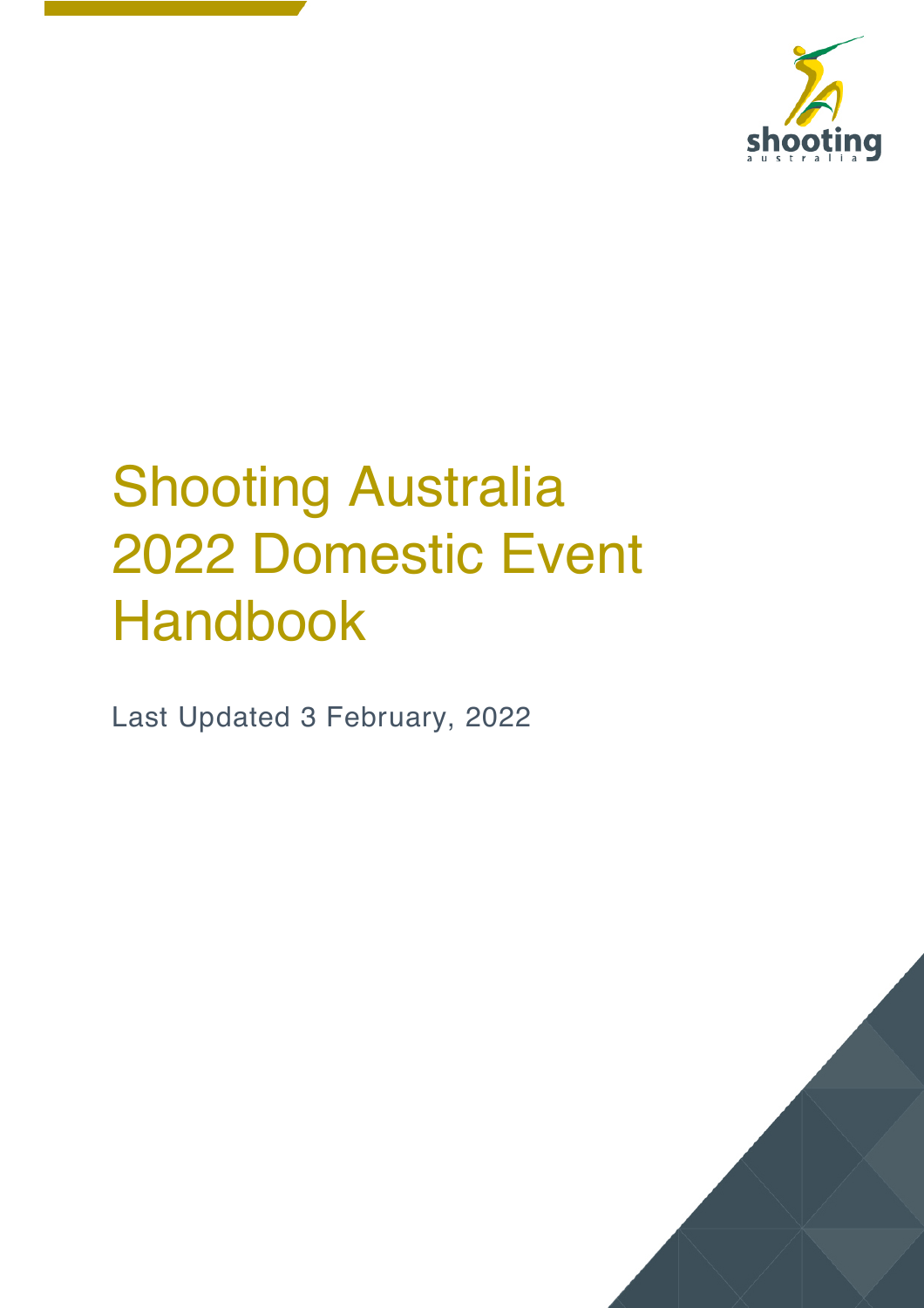

## Overview – Shooting Australia Domestic Event Series

Shooting Australia will endorse a number of domestic events during 2022 across the ISSF disciplines. Shooting Australia will partner with event hosts to deliver these endorsed events.

### 2022 Shooting Australia Endorsed Event Series

The endorsed events will collectively be referred to as the 2022 Endorsed Event Series. The Endorsed Event Series information can be found here.

### What will the Endorsed Event Series be used for?

National Team Selection Series - Some events within the 2022 Endorsed Event Series will be identified as events to form part of the 2022 World Championships National Team Selection Series. These events will be specified in the 2022 World Championships National Team Selection guidelines here.

Average Performance Score (APS) - An APS is used to determine whether an Athlete has reached or exceeded the Minimum Performance Standard (MPS) for the purposes of National Team selection to international competition(s). The 2022 Endorsed Event Series is an opportunity for Athletes to record a performance score that will go towards their Average Performance Score. More information can be found here.

Officials and Volunteers - An opportunity for ISSF Licensed Officials to remain active in Officiating at ISSF events to compensate for the possible non-attendance in an official capacity at international events held outside of Australia.

The Endorsed Event Series is also an opportunity for Volunteers and Officials to become active in Officiating at ISSF.

### How does an event receive Shooting Australia endorsement?

Shooting Australia provides an opportunity for Event Hosts to submit an Expression of Interest to have their event endorsed and form part of the Endorsed Event Series. All endorsed events must meet the minimum requirements for endorsed event delivery.

Once a list of potential events has been collated, the Shooting Australia Events Team will work closely with the High-Performance Team to determine: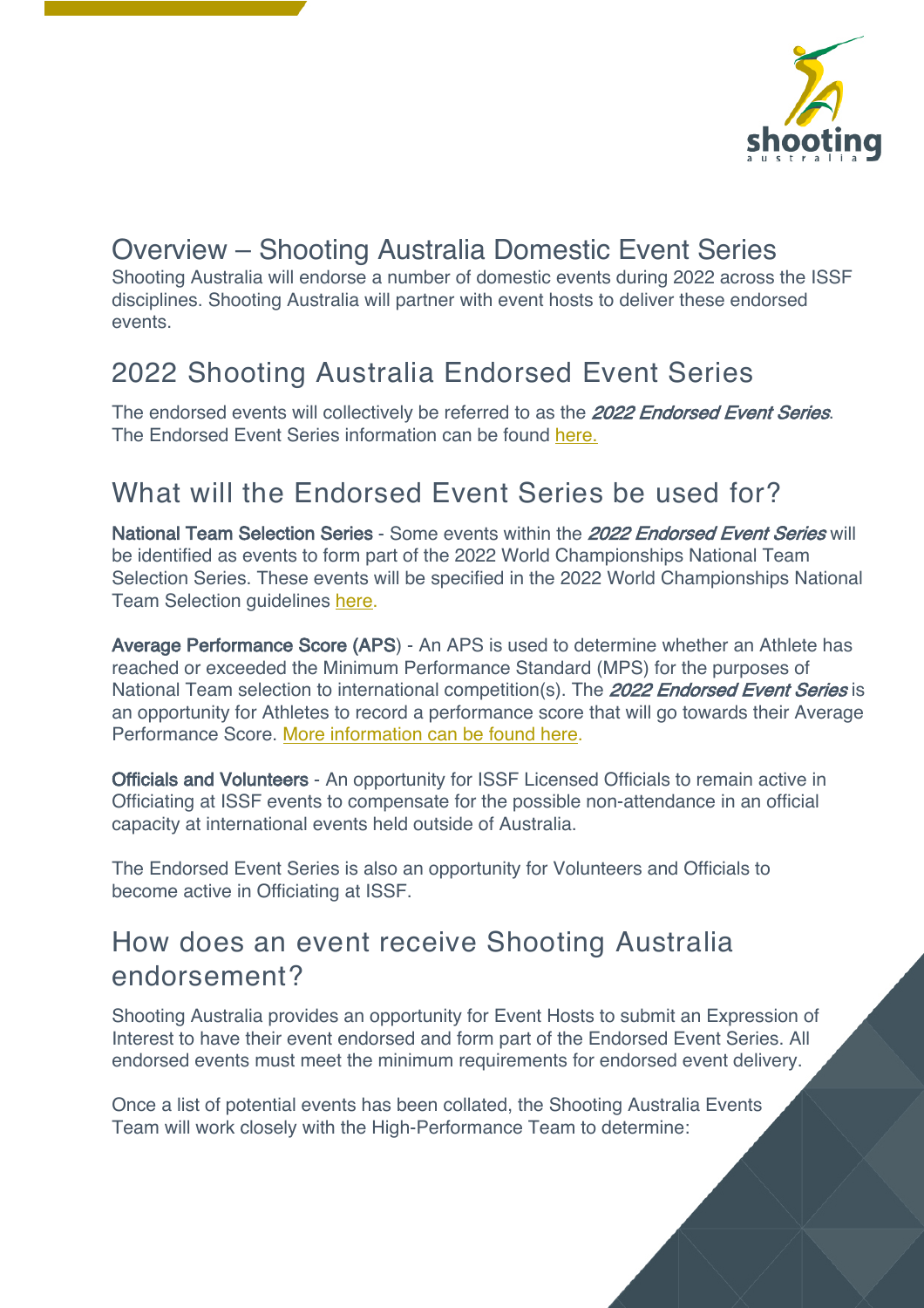

- What events are scheduled in the calendar year including State Titles, Grand Prix's, National Championships and other major domestic events?
- How many events will be required in the calendar year to give the Athletes sufficient domestic performance and competition opportunities?
- What National Teams will need to be selected and how many events will be required to form part of the National Team selection process?
- Will any additional events be required in the calendar year, outside of those already scheduled?

Following this process, Shooting Australia will then work with Member Organisations and the High-Performance Committee to ensure the 2022 Endorsed Event Series calendar is well balanced and meets all stakeholders needs.

### National Events

National Events that are delivered by the Member Organisations will receive automatic endorsement, provided they meet minimum standards. These National events include:

- Target Rifle Australia (TRA) ISSF Nationals
- Pistol Australia (PA) ISSF Nationals
- Australian Clay Target Association (ACTA) ISSF Nationals

### Minimum Requirements for Endorsed Events

### Overall Event Delivery

It is imperative that all events delivered as part of the 2022 Endorsed Event Series are delivered as fair and equitable.

#### Event Tiers

Events within the 2022 Endorsed Event Series will be categorised as either Tier 1 or Tier 2. The Tier of event will be relative to the overall event delivery requirements and standards.

#### Tier 1: Endorsed Events – Selection

Pinnacle endorsed events delivered by event hosts that will be used to provide a selection opportunity for the 2022 World Championships National Teams.

#### Tier 2: Endorsed Events – Performance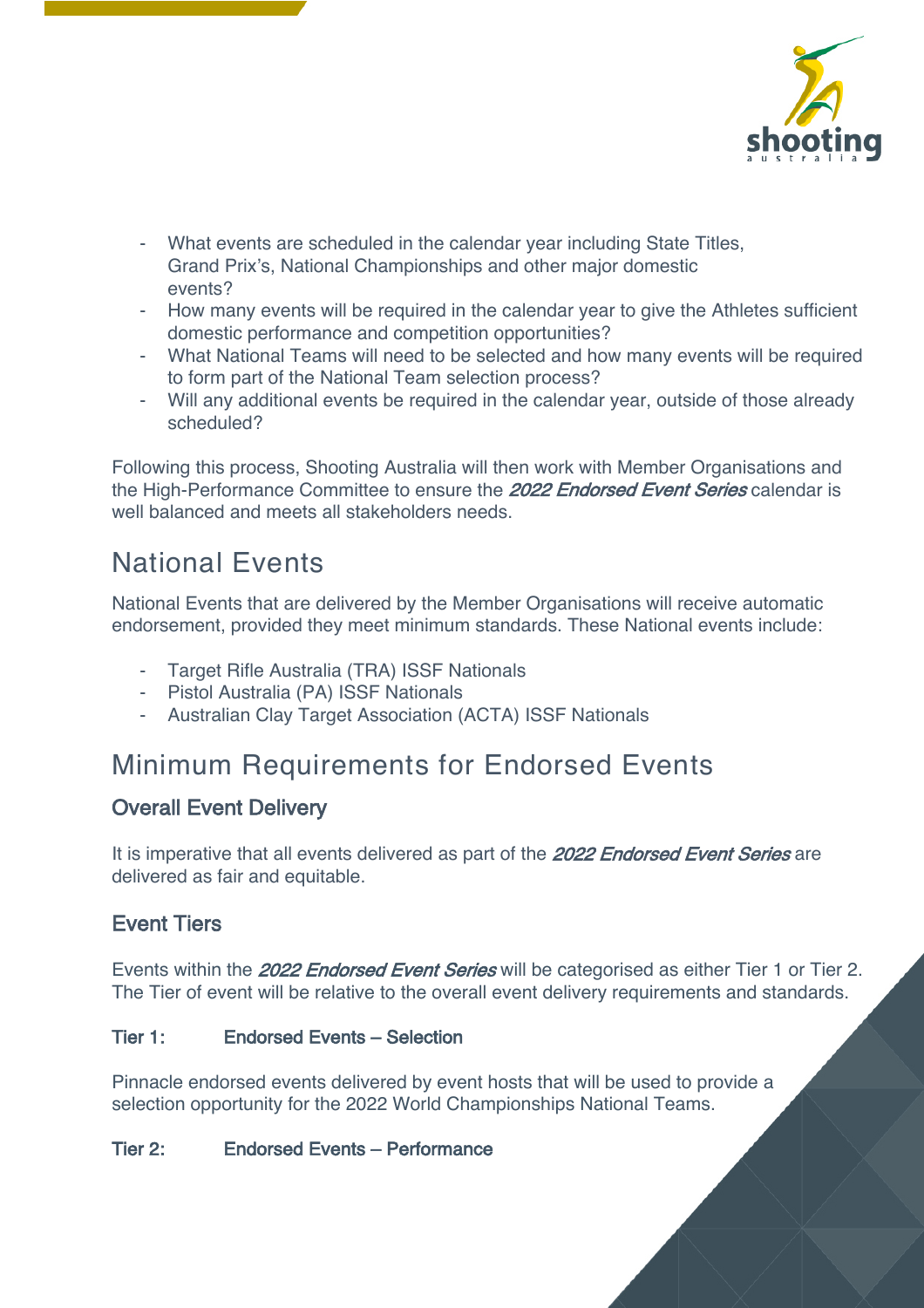

Endorsed events to provide opportunities for Athletes to record a performance score to go towards their APS as well as competition opportunities for the purposes of developing athletes in National Squads. These events will not form part of any National Team selection series'.

### Minimum Event Delivery Requirements

#### Tier 1

| <b>Pistol</b>                                                                                                                                        | <b>Rifle</b>                                                                                                                                                                               | Shotgun                                                                                                                                                                                                                                                                                                                                                                                              |
|------------------------------------------------------------------------------------------------------------------------------------------------------|--------------------------------------------------------------------------------------------------------------------------------------------------------------------------------------------|------------------------------------------------------------------------------------------------------------------------------------------------------------------------------------------------------------------------------------------------------------------------------------------------------------------------------------------------------------------------------------------------------|
| <b>ISSF</b> accredited TD<br><b>Electronic Targets</b><br>Must include full program<br>of Pistol events<br>Separate Mens and<br><b>Womens finals</b> | <b>ISSF</b> accredited TD<br>$\bullet$<br><b>Electronic Targets</b><br>$\bullet$<br>Must include full<br>program of Rifle events<br>Separate Mens and<br>$\bullet$<br><b>Womens finals</b> | <b>ISSF</b> accredited TD<br>$\bullet$<br>Minimum 2 Trap Layouts<br>$\bullet$<br>Minimum 1 Skeet Layout<br>$\bullet$<br>Flash targets to be thrown in<br>finals by mutual agreement<br>Must include Trap and Skeet<br>$\bullet$<br>events Separate<br>Separate Mens and Womens<br>finals for Trap and Skeet<br>MyClubsMyScores to be used<br>125 target $+$ finals<br><b>Competition over 2 days</b> |

#### Tier 2

| Pistol    |                                                                                                                                                                                                                                                                                                | <b>Rifle</b>           |                                                                                                                                                                                                                                                                                                |                                                  | Shotgun                                                                                                                                                                                                                                                           |
|-----------|------------------------------------------------------------------------------------------------------------------------------------------------------------------------------------------------------------------------------------------------------------------------------------------------|------------------------|------------------------------------------------------------------------------------------------------------------------------------------------------------------------------------------------------------------------------------------------------------------------------------------------|--------------------------------------------------|-------------------------------------------------------------------------------------------------------------------------------------------------------------------------------------------------------------------------------------------------------------------|
| $\bullet$ | <b>Shooting Australia</b><br>nominated<br>representative and<br>Club/range<br>nominated<br>representative (ISSF<br>proficient) to<br>oversee competition<br>and ratify a fair and<br>true competition<br>Paper targets<br>permitted<br>Maximum two day<br>(Saturday and<br>Sunday) competition | $\bullet$<br>$\bullet$ | <b>Shooting Australia</b><br>nominated<br>representative and<br>Club/range<br>nominated<br>representative (ISSF<br>proficient) to<br>oversee competition<br>and ratify a fair and<br>true competition<br>Paper targets<br>permitted<br>Maximum two day<br>(Saturday and<br>Sunday) competition | $\bullet$<br>$\bullet$<br>$\bullet$<br>$\bullet$ | A Shooting<br>Australia<br>nominated<br>representative to<br>be in attendance<br>A Club nominated<br>representative<br>(ISSF proficient) to<br>oversee<br>competition and<br>ratify a fair and<br>true competition<br>Minimum 1 Trap<br>Layout<br>Minimum 1 Skeet |
|           |                                                                                                                                                                                                                                                                                                |                        |                                                                                                                                                                                                                                                                                                |                                                  | Layout                                                                                                                                                                                                                                                            |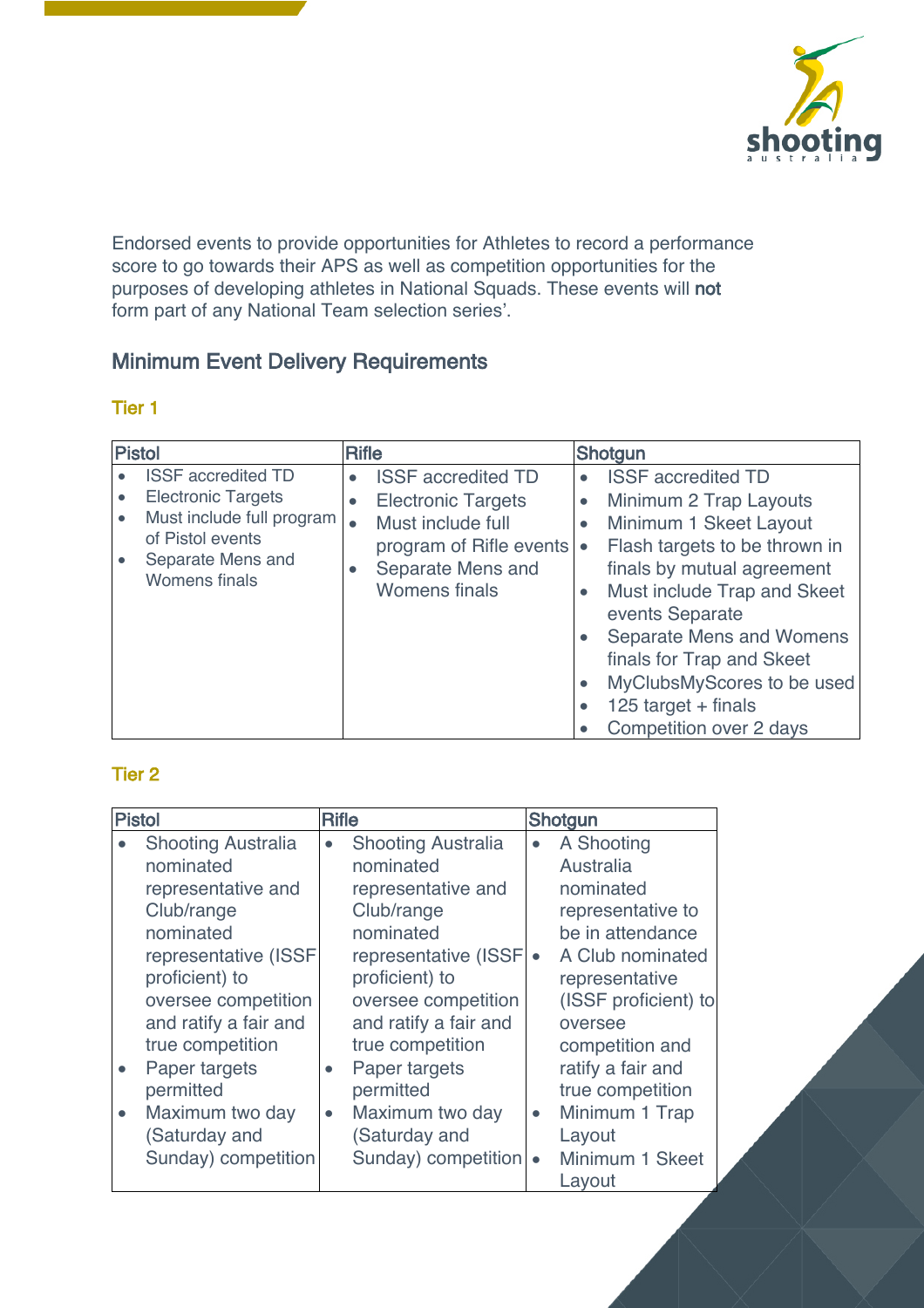

| unless otherwise           |           | unless otherwise          |           | Can include Trap          |
|----------------------------|-----------|---------------------------|-----------|---------------------------|
| agreed                     |           | agreed                    |           | and/or Skeet              |
| <b>Shooting Australia</b>  | $\bullet$ | <b>Shooting Australia</b> |           | events                    |
| to approve final           |           | to approve final          | $\bullet$ | Open finals               |
| program                    |           | program                   |           | recommended               |
| Finals format to be        | $\bullet$ | Finals format to be       |           | (Hosts can run 'off       |
| mutually agreed            |           | mutually agreed           |           | the gun' prizes           |
| upon and to be             |           | upon and to be            |           | from qualifying           |
| finalised before the       |           | finalised before the      |           | scores as deemed          |
| commencement of            |           | commencement of           |           | suitable e.g.,            |
| competition                |           | competition               |           | Grades, Ladies,           |
| <b>Consideration given</b> |           | Consideration given       |           | Juniors, Veterans)        |
| to online competition      |           | to online competition     | $\bullet$ | 125 target $+$ finals     |
| participation              |           | participation             |           | <b>Competition over</b>   |
|                            |           |                           |           | 2 days                    |
|                            |           |                           |           | <b>MyClubsMyScores</b>    |
|                            |           |                           |           | to be used                |
|                            |           |                           | $\bullet$ | <b>Shooting Australia</b> |
|                            |           |                           |           | to approve final          |
|                            |           |                           |           | program                   |

#### Range Requirements

It is important that the ranges used to deliver endorsed events are ranges that can facilitate competitions to ISSF standards. There may also be the ability for ranges to further develop their facilities to reach these standards by using the official Shooting Australia event endorsement to assist the process.

#### Program of Events

The individual events that each endorsed event program should include is as follows:

| <b>RIFLE</b>         | <b>PISTOL</b>              | <b>SHOTGUN</b> |
|----------------------|----------------------------|----------------|
| 10m Air Rifle        | 10 <sub>m</sub> Air Pistol | Trap           |
|                      |                            |                |
| 50m Rifle 3 Position | 25m Sport Pistol           | <b>Skeet</b>   |
|                      |                            |                |
| 10m Air Rifle Prone* | 25m Rapid Fire Pistol      |                |
|                      |                            |                |
| 50m Rifle Prone      | 50 <sub>m</sub> Pistol     |                |

\* WSPS event only and only open to WSPS athletes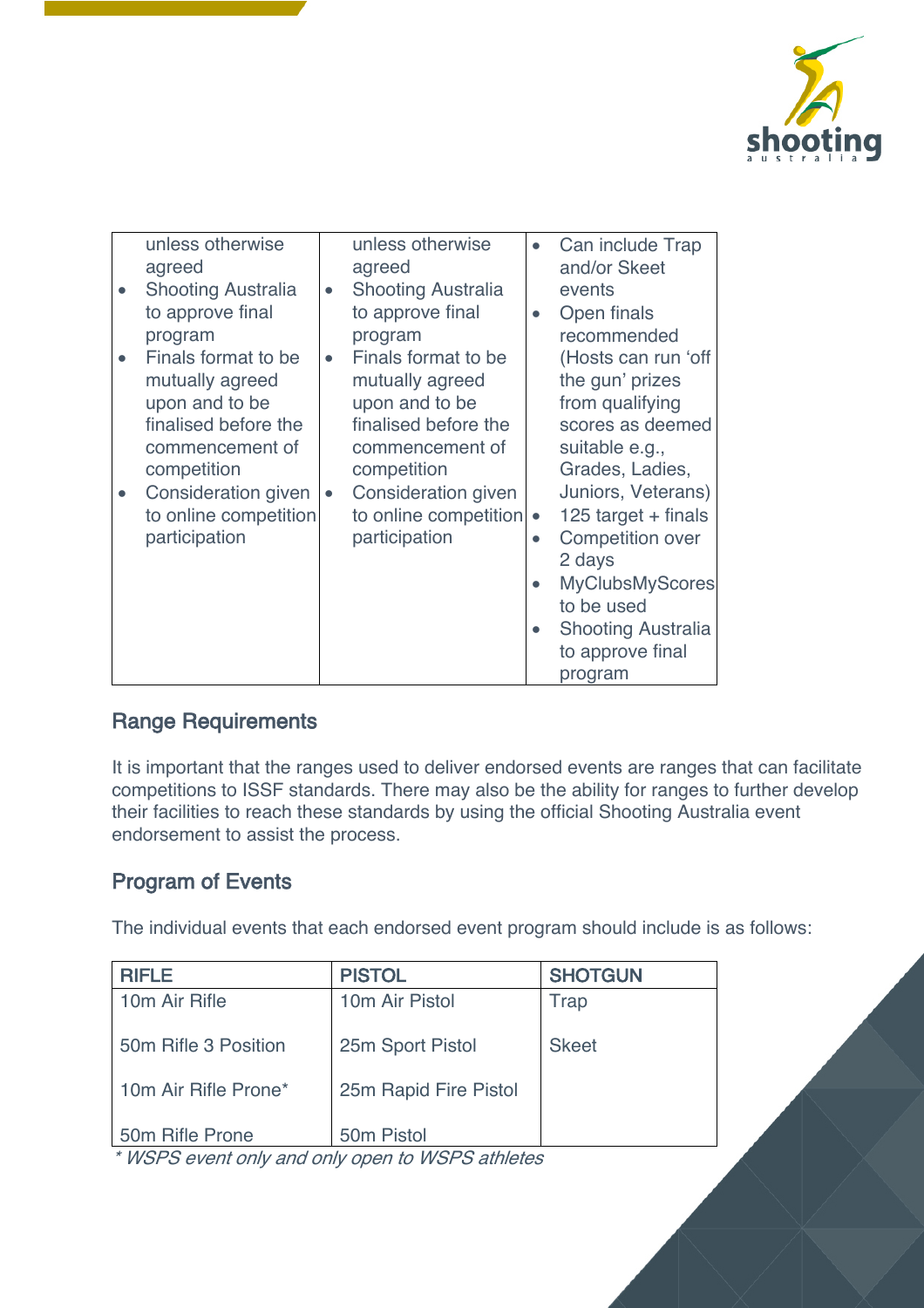

Mixed Teams events are optional and should be considered by the event hosts should the events fit within the competition schedule.

#### **Inclusivity**

Any Able-Bodied Athlete or Para Athlete who competes in ISSF or WSPS disciplines is able to compete in any event within the 2022 Endorsed Event Series and may compete in events that are most similar to the WSPS equivalent (e.g. Male Para Athletes to compete in Women's 25m Pistol).

These endorsed events offer Athletes an inclusive and unique opportunity to participate in a national domestic series of ISSF events. The aim is to increase the opportunities for Athletes to participate in high quality domestic competitions. These opportunities can mean differing things for different Athletes including a training platform for National Team Members or a pathway into ISSF competitions for those Athletes who are from a non ISSF target shooting sport discipline.

### Rules and Officiating

### ISSF and WSPS Rules

All Athletes will be expected to adhere to the ISSF competition rules.

#### The ISSF Rules and Regulations (last updated September 2020) can be found here.

Para Athletes will be required to adhere to both the ISSF and applicable WSPS rules. It is expected that Event Hosts will work with Shooting Australia to ensure WSPS rules are integrated into events where required (e.g. set up time differences)

#### The World Shooting Para Sports rules can be found here.

Should there be any changes to ISSF and/or WSPS competition rules throughout the 2022 **Endorsed Event Series**, these will be communicated to the Event Hosts and the Community and a joint decision will be made as to which components will be implemented across domestic competition.

#### National Association Rules

It is also appropriate for the Athletes attending endorsed events to ensure compliance with the National Association rules to which the discipline applies.

The Pistol Australia rules can be found here.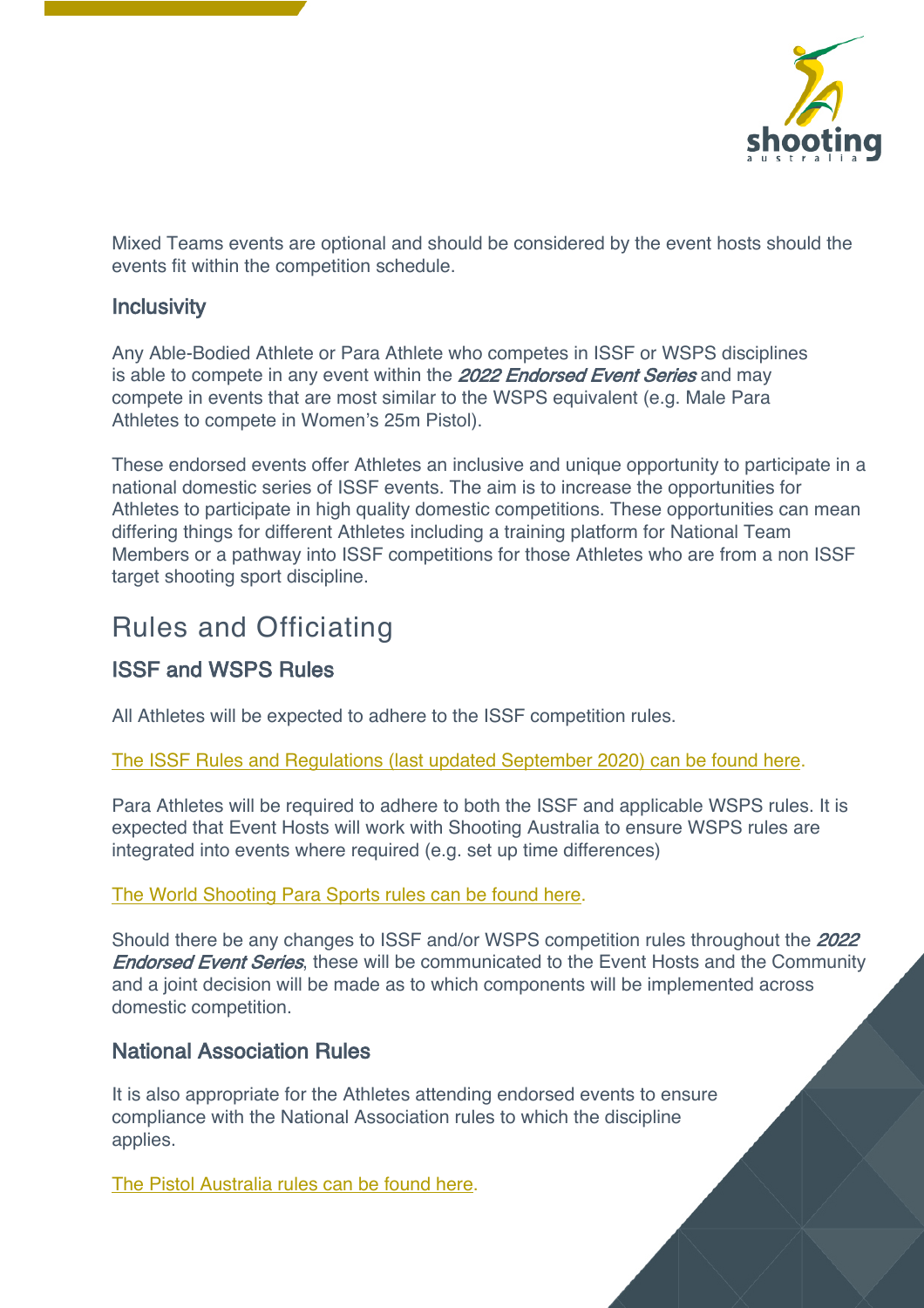

The Target Rifle Australia rules can be found here.

The Australian Clay Target Association rules can be found here.

## Officials and Volunteers

It is the responsibility of the Event Host to engage Officials and Volunteers as may be required to run the event. Shooting Australia may from time to time, engage Officials to assist with an event in the instance where the event host is unable to. Shooting Australia may engage a Technical Delegate (TD), Chief Range Officer (CRO) and/or Referee/s to assist the Event Host.

In the event Shooting Australia does engage an Official/s, they will be required to familiarise themselves with the Shooting Australia Policies and Procedures Handbook for Officials and Volunteers which can be found on the Shooting Australia website here.

Although there is no expectation for all Officials/Volunteers to hold an ISSF Accreditation (Judge A, Judge B, Referee), it is preferred that at least the appointed Technical Delegate for a Tier 1 event holds such.

## Equipment Control

It is the preference of Shooting Australia that equipment control is carried out as part of the Pre-Event Training process in at least the Tier 1 events. This assists both Athletes and Officials/Volunteers in familiarising and educating themselves with the process followed during international events.

### Cartridge Control (Shotgun Events)

During a shotgun event, it will be at the discretion of the Technical Delegate (TD) as to whether random ammunition checks will be conducted during qualifying rounds. Although Shooting Australia does not deem this mandatory, ammunition checks should be performed during the cartridge control process prior to the commencement of shotgun finals. Again, this assists both Athletes and Officials/Volunteers in familiarising and educating themselves with the process followed during international events.

Shooting Australia will provide, where possible, the equipment required to perform ammunition checks including the scales.

# **Results**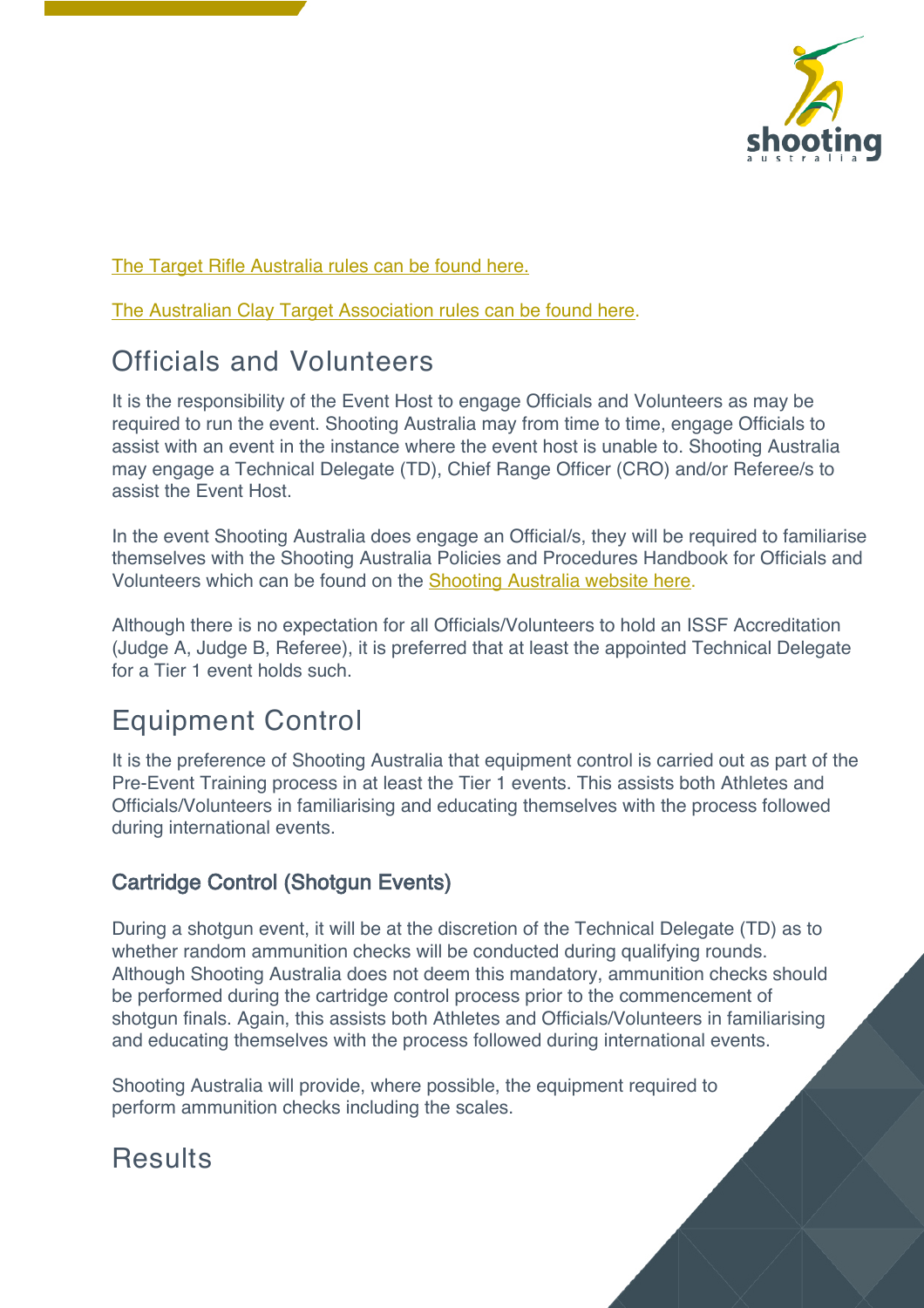

Shooting Australia asks that all event results are provided at the conclusion of an event and in a timely manner. This will enable media releases to be written, website result updates and the timely updating of National Team selection leader boards, APS information Results will be available on the Shooting Australia website here.

Leader boards will be available on the Shooting Australia website here.

#### Rifle and Pistol Results

Although the preference is for a raw csv file to be provided to Shooting Australia as extracted from SIUS or Meyton, we understand that at times this may not be possible. As an alternative, a PDF of both qualifying and finals results would be acceptable.

#### **Shotgun**

MyClubsMyScores is the recommended scoring platform to be used for all endorsed Shotgun events. The preference is for these events to be run through the Shooting Australia login. In the event this is not seen to be appropriate, the Event Host is to either provide Shooting Australia with temporary access to their login to extract the results or alternatively provide a csv file in Shooting Australia's preferred format.

### Event Administration

#### Entry Fees

The event host will have responsibility for setting an appropriate competition entry fee and the collection of the competition entry fee in accordance with the competition entry process. Shooting Australia will not be entitled to any portion of the entry fee.

#### Prizes

The event host will determine any prizes that may be awarded during a competition which may also include a medal, sash etc.

As part of the 2022 Endorsed Event Series, Shooting Australia gives precedence to 1<sup>st</sup>, 2<sup>nd</sup> and 3<sup>rd</sup> overall placegetters in all events. The event host may also choose to award other prize categories such as grades, Juniors, Veterans and Para.

Shooting Australia, at the request of the event host, can provide competition certificates for awarding 1st, 2nd and 3rd place.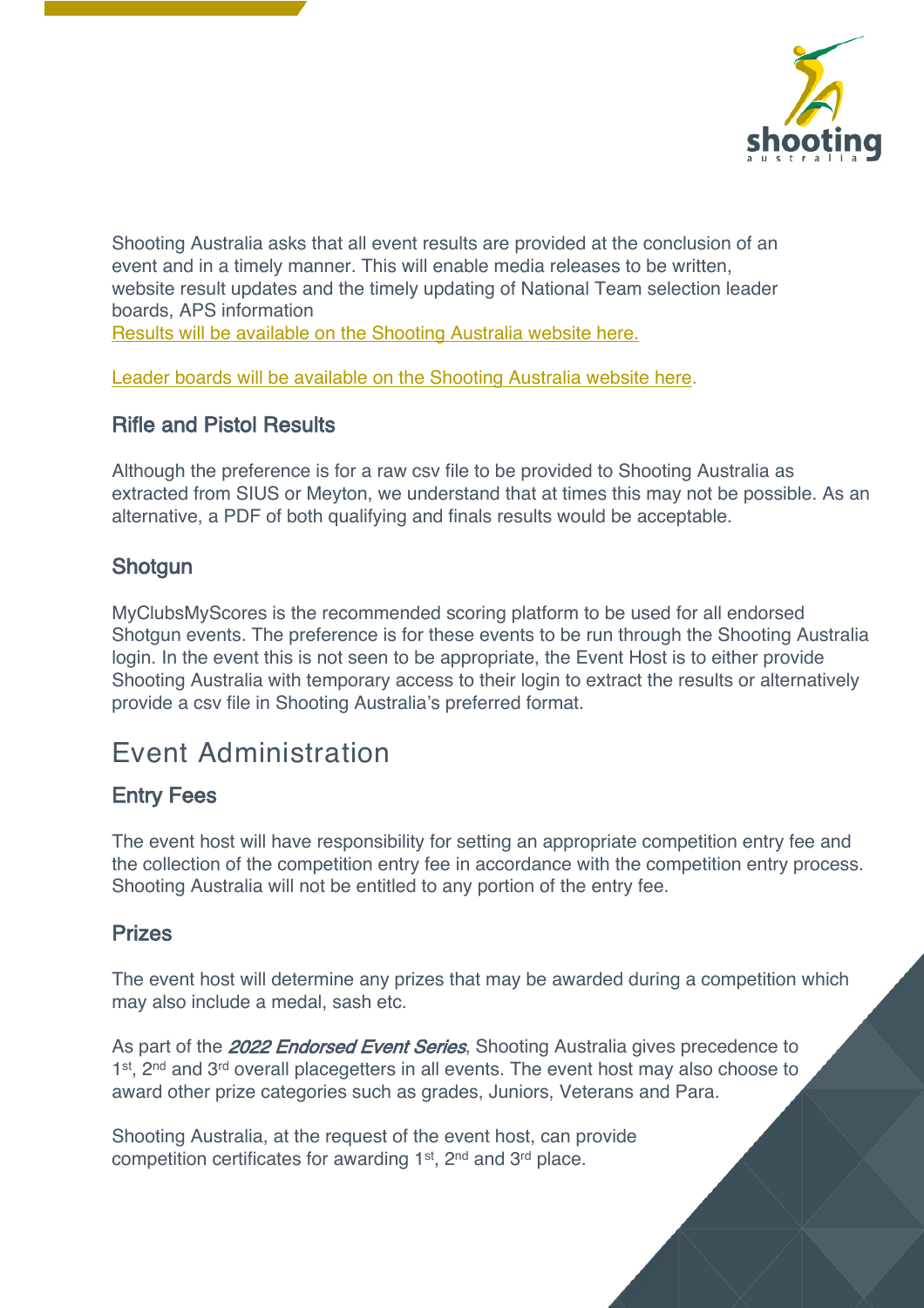

#### Athlete Bibs

It is the preference that all Athletes wear Athlete Bibs when competing. This assists with the easy identification of Athletes during broadcast and media opportunities. The Athlete Bibs should clearly show the Athlete initial and Surname, the competition name, any Event Host logos and sponsors, and the Shooting Australia Endorsed Event logo. At the request of the Event Host, Shooting Australia can arrange the Athlete Bibs upon the receipt of the final list of entries.

#### Competition Finals

It is Shooting Australia's preference that competition finals replicate an international competition final as closely as possible. This includes the presentation of Athletes, the playing of music and finals announcing. Due to music copyright, it may not be possible to play music when finals are being live broadcast.

#### Medal Ceremonies

It is Shooting Australia's preference that medal ceremonies take place soon after the conclusion of the final to ensure Athletes are suitably presented (preferably still in their competition attire) for official photographs.

#### Sports Integrity

Shooting Australia endorsed events may be subject to drug testing. All Athletes must ensure they are up to date with their responsibilities as it relates to Sports Integrity. There are a variety of e-learning resources available that can be accessed here.

Shooting Australia will provide up to date information on the website as it relates to Sports Integrity here.

### Sponsorship and Commercial Opportunities

The Event Host may secure sponsorship for the event which may also contribute to the prize pool. Shooting Australia will not have any ownership over sponsorship arrangements that the event host may secure.

From time to time Shooting Australia may secure a commercial sponsorship arrangement for the benefit of the 2022 Endorsed Event **Series**. This may include sponsorship to assist with broadcast and equipment to assist with the delivery of events to the benefit of event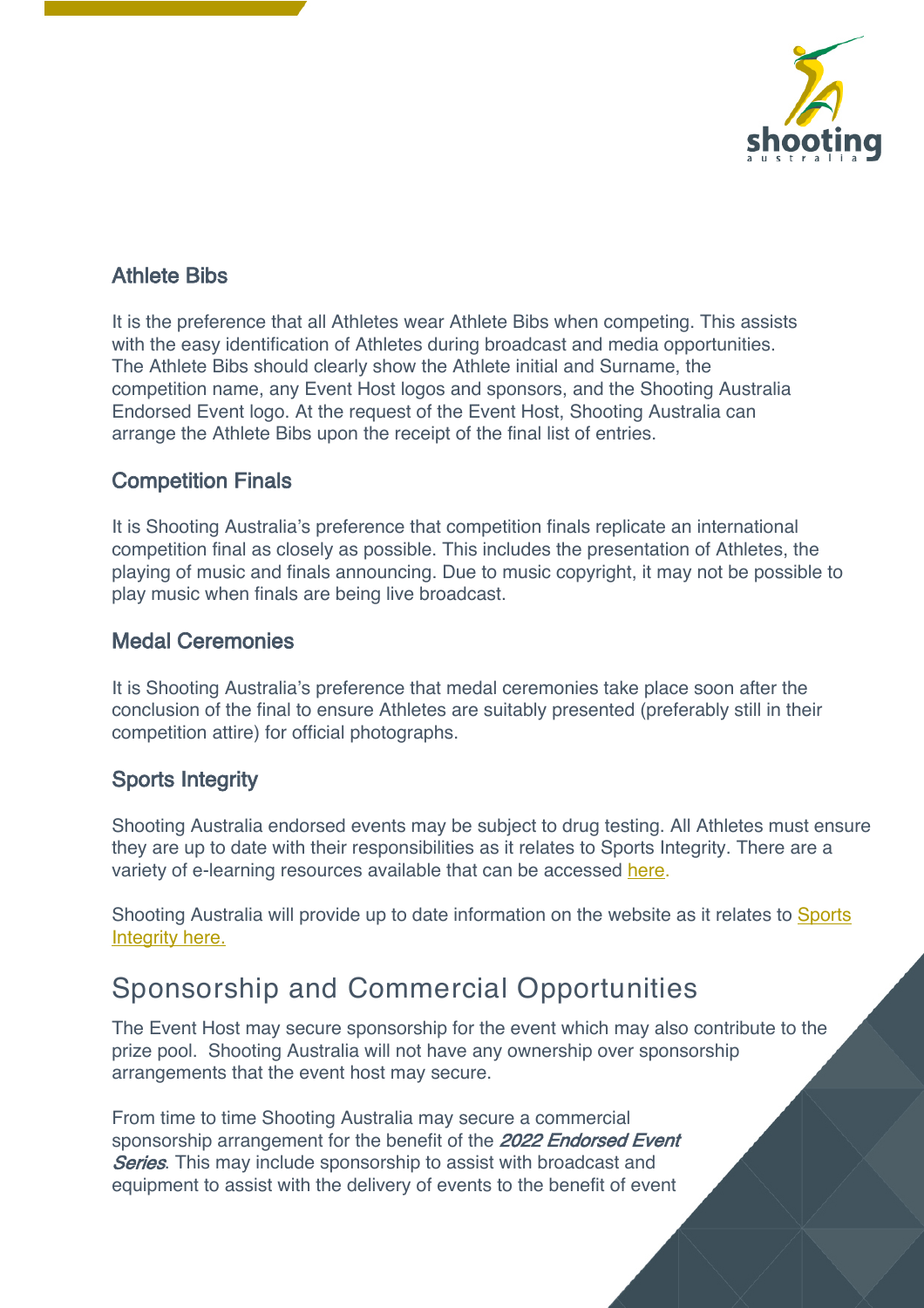

hosts. Shooting Australia will notify event hosts of any such arrangements to ensure no conflict of interest.

## Shooting Australia Support

Shooting Australia will provide the Event Host with support in the lead up to and during the event. Shooting Australia will work closely with the Event Hosts to ensure they have sufficient support where required to enable the delivery of the endorsed event to the highest possible standard.

#### Event Promotion

In an effort to encourage participation, Shooting Australia will assist in the promotion of the event on the Shooting Australia website and social media platforms in the lead up to the event including event information and event entry details.

#### **Officials**

Shooting Australia may provide an Official/s if the Event Host feels they are unable to adequately fill an officiating role. This may include the provision of a Technical Delegate, Chief Range Officer and/or Referee.

Shooting Australia will provide food and refreshments for the Officials and Volunteers at an endorsed event should the Event Host deem this appropriate. This will be offered to all Officials and Volunteers, even at an event where Shooting Australia was not required to provide any officiating assistance.

#### Event Administration

Certificates – Shooting Australia will provide Certificates as required by the Event Host and in lieu of a medal or sash.

Athlete Bibs – Shooting Australia will provide Athlete Bibs (either the artwork or the printed Bibs) as required by the Event Host.

General Assistance – A member of the Shooting Australia Events Team will attend each endorsed event and can assist with range set up, recording of scores, running of results, announcing etc.

Photos and Social Media – The member of the Shooting Australia Events Team who attends the event will take photographs and capture Athlete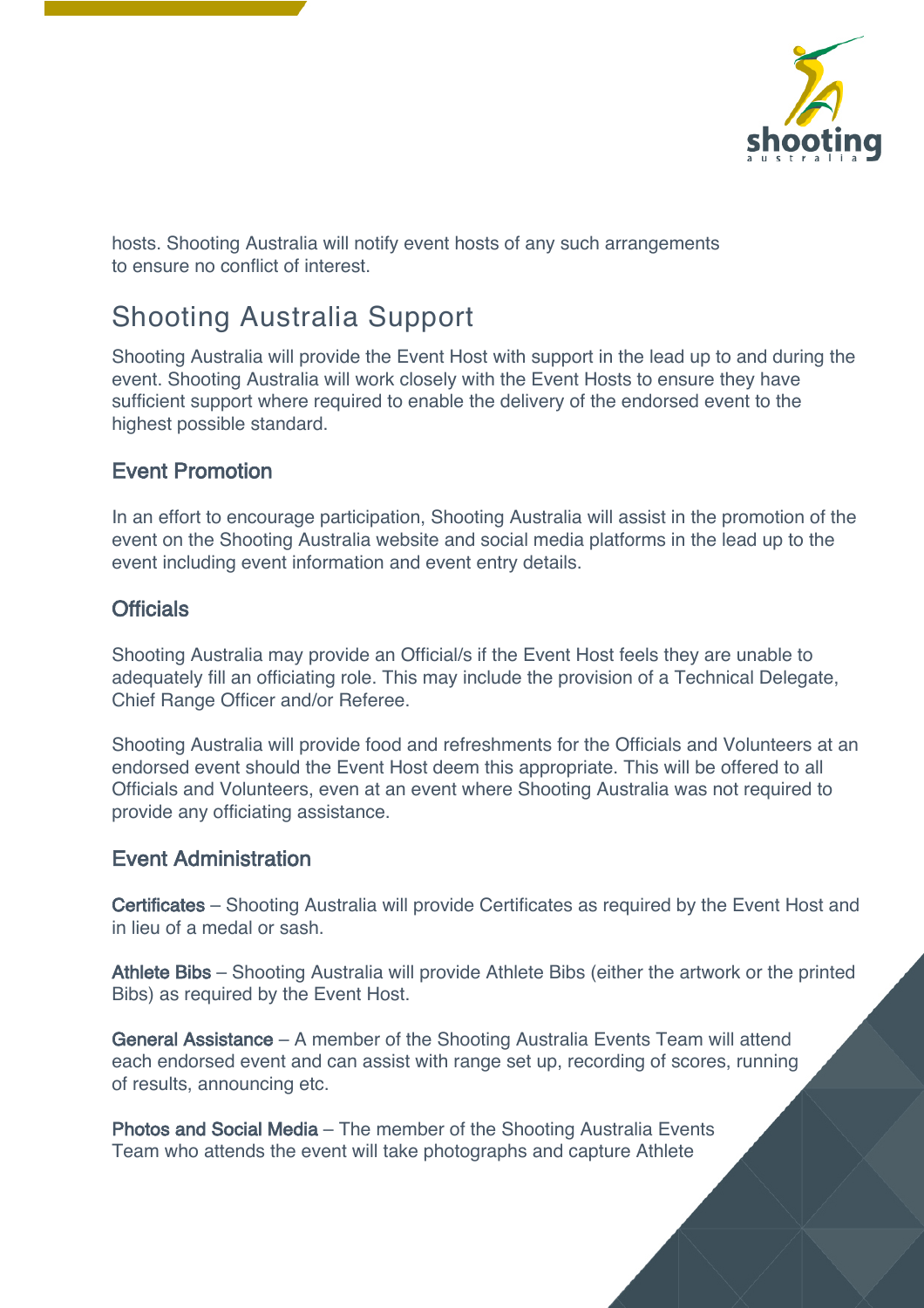

interviews where possible. These can be provided to the Event Host if requested.

Throughout the event, Shooting Australia will report results on the Shooting Australia website and social media platforms plus a post-event wrap including the uploading of event photos and Athlete interviews.

### Media

From time to time there may be a media presence at events to capture Athlete interviews and/or report on the event. This may be for print media in a local or national newspaper, or for TV. Shooting Australia may not always receive prior notice of an intended media presence and therefore it is always extremely important that Athletes present themselves in a professional manner.

Shooting Australia will coordinate any media activities during an event and will keep the Event Host informed.

#### **Broadcast**

Shooting Australia may live broadcast events on Shooting Australia TV, or an alternative platform, from time to time. Shooting Australia will work with event hosts throughout the broadcast planning process. A member of the Shooting Australia Events Team will attend the event to coordinate the broadcast process.

Shooting Australia will have ownership of the live broadcast and can work with the Event Host to include material (logos, video packages, photos etc) that both parties agree to as being suitable. Shooting Australia will be responsible for any costs incurred for live broadcast.

If live broadcast is not scheduled, Shooting Australia may arrange for footage of the event to be captured for an event recap video. Again, Shooting Australia will work with the Event Host should any filming be scheduled. Shooting Australia will cover any costs associated with this filming.

### COVID-19 Risk Assessment

Shooting Australia has established a set of COVID-19 Risk Assessment Guidelines that address the steps that will be taken to determine whether the Shooting Australia elements of a 2022 Endorsed Event Series event are to continue in the planned format.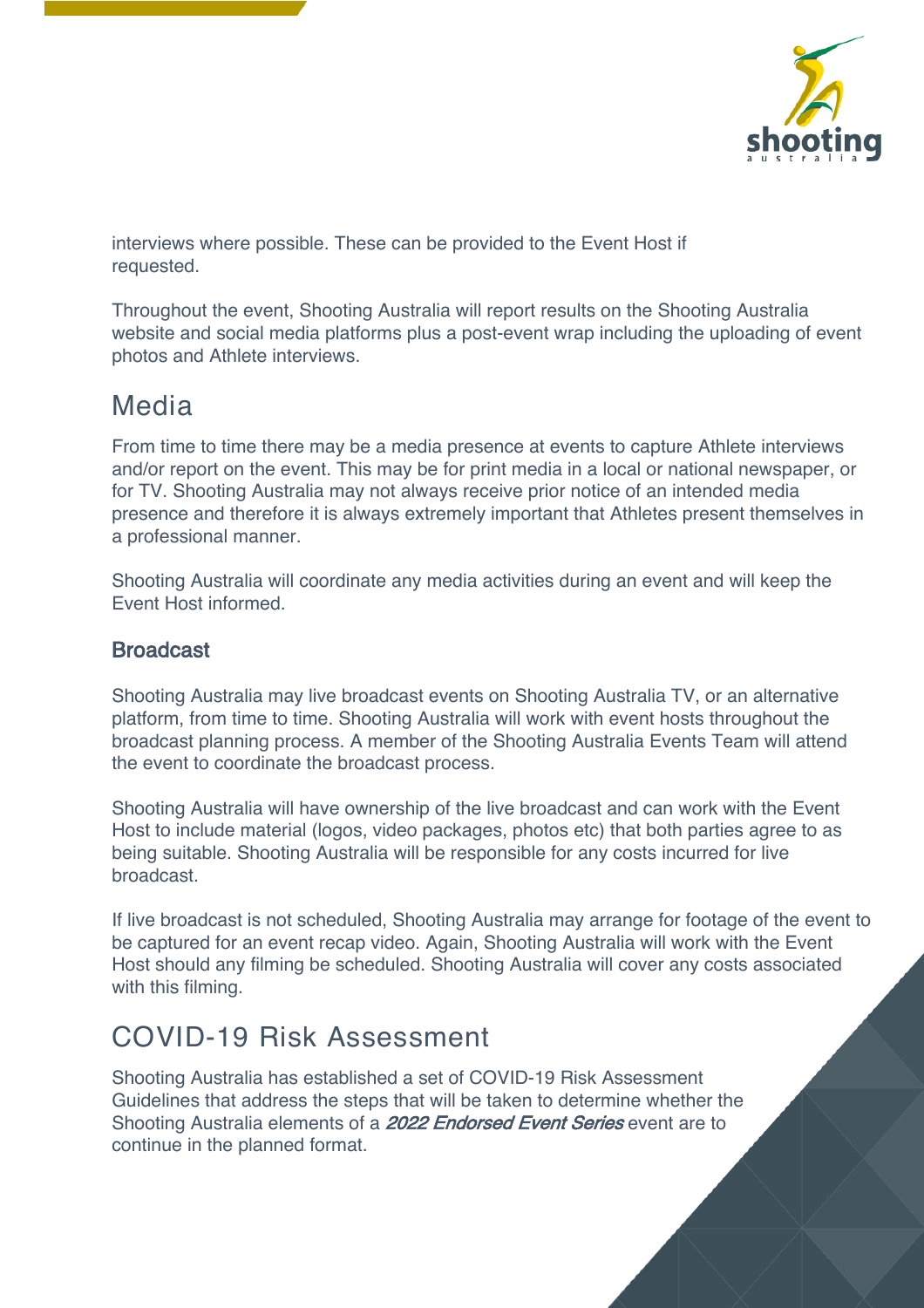

Each 2022 Endorsed Event Series event will be monitored at several checkpoints:

- 28 days
- 21 days
- 14 days
- 7 days

leading into the event start date and classified according to risk. Shooting Australia will work closely with the Event Hosts throughout this process.

2022 Endorsed Event Series events will be treated differently depending on the event i.e. events that are run by Shooting Australia which Shooting Australia has the authority and responsibility for running will be treated differently to events that are current fixtures within another organisations calendar.

The Covid-19 Risk Assessment Guidelines can be found here.

Shooting Australia will work closely with the Event Host to ensure a COVID-Safe Plan is available.

COVID-19 educational and reference material will be accessible via the Shooting Australia website.

Shooting Australia will ensure personal hygiene products are available at each of the events including hand sanitiser and facemasks.

A member of the Shooting Australia Management team will be on call prior to, and throughout the delivery of all endorsed events should any COVID-19 related issues arise that may require additional support or assistance.

### Event Host Responsibility

Shooting Australia will not have ownership over the majority of endorsed events which means the delivery of the event to the highest possible standard ultimately lies with the Event Host i.e. National Association, State Association and/or Club.

The Event Host will work closely with the Shooting Australia events team pre-event to identify any areas or key components of the event delivery process that Shooting Australia may be required to assist with.

#### Event Promotion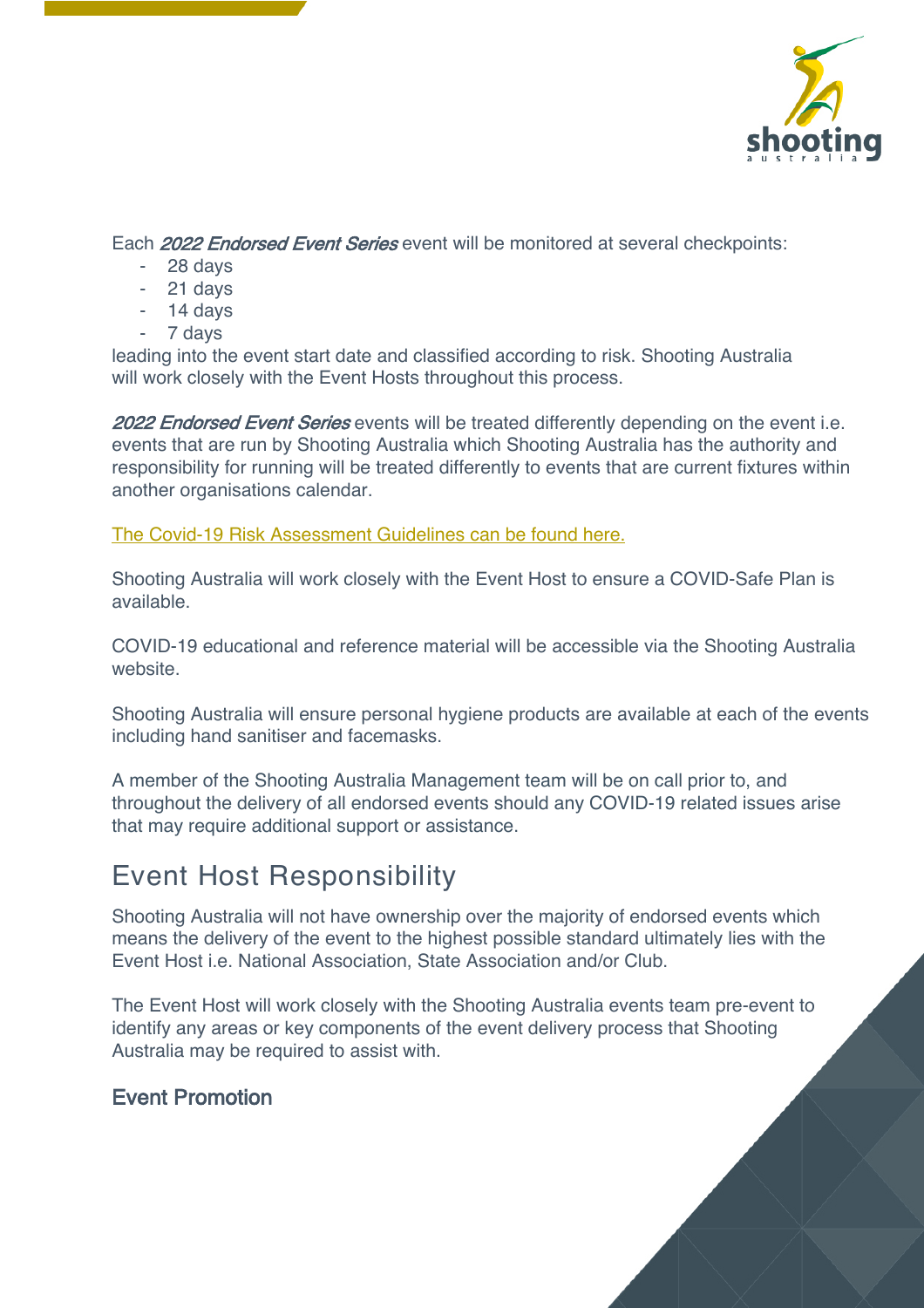

The Event Host will promote the event on their website and social media platforms with acknowledgement given to the event being endorsed by Shooting Australia.

The Event Host may also share any content that Shooting Australia produces in the lead up to, during, or post the event.

#### Officials and Volunteers

The Event Host will take responsibility for the engagement of the necessary Officials and Volunteers required to adjudicate a fair and equitable competition.

In the event Shooting Australia is not required to do such, the Event Host will provide Officials and Volunteers with food and beverages.

### Event Administration

Range Preparation – The Event Host will ensure the range is of a clean, safe, accessible and fully functional standard prior to the commencement of the event.

Equipment and Software – The Event Host will ensure all equipment and associated software and electronics is in good working order including electronic targets, software, traps, etc.

For shotgun events, the Event Host will ensure sufficient targets are available including flash targets for all individual event finals (flash targets not essential for Mixed Teams finals).

### COVID-19 Event Safe Plan

It is the responsibility of the Event Host to ensure the event is COVID-19 safe and compliant and there is a COVID-19 Safe Plan in place where required.

It is the expectation that each Event Host has developed and implemented their own COVID-Safe Plan for the event they are hosting. State and/or Local Government Area guidelines at the time the event is being held must be captured within the COVID-Safe Plan.

Shooting Australia may request a copy of the Event Host's COVID-Safe Plan as part of the event risk assessment process and in accordance with the COVID-19 Risk Assessment Guidelines.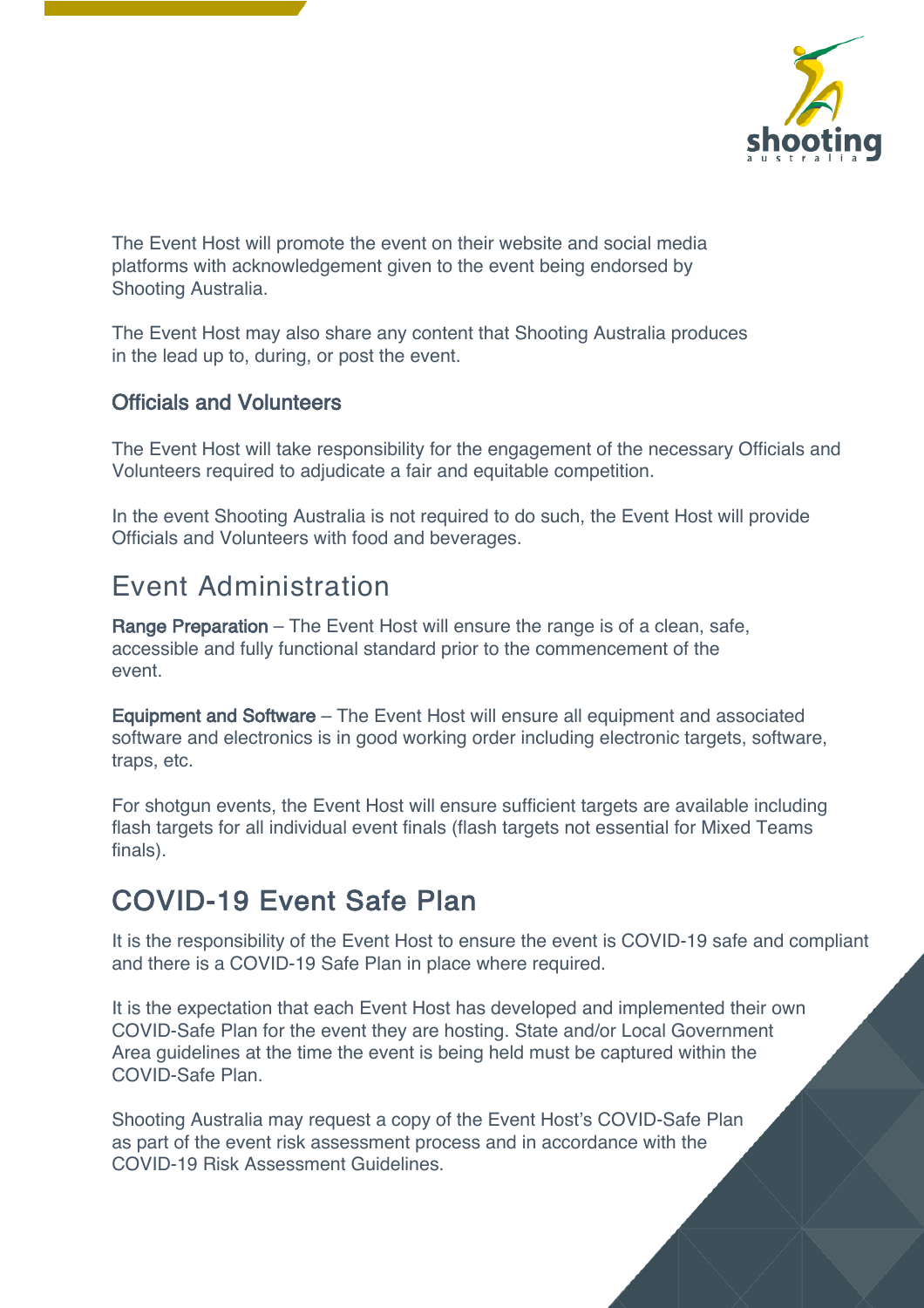

Shooting Australia will support any Covid safe requirements (including vaccination) that are enforced by an event host (Club, State or National Member Organisation) or local or state Government body. Shooting Australia will assist the event hosts with the communication of any Covid safe requirements (including vaccination) in the lead up to an event. It will be the responsibility of the event host to enforce any applicable Covid safe requirements (including vaccination) during the delivery of the event.

### Sports Integrity

Event Hosts may be required to provide a suitable office room and bathroom facilities should Sports Integrity attend the event to undertake random drug testing of Athletes. If this is required, you will be notified by Shooting Australia, however minimal notice is anticipated.

# Athlete Expectation

During competition, Athletes will be expected to present themselves in a manner which is respectful and compliant with any dress codes enforced by the relevant National Associations. For example, competing in beach wear (e.g. singlet and beach shoes) would not be considered appropriate.

During medal ceremonies, Athletes are again expected to present themselves in a respectful manner, being mindful that official photographs will be taken and may be used for social media and mainstream media publications.

# COVID-19 Event Interruption

Shooting Australia will work closely with Event Hosts to monitor the COVID-19 situation and any forced regulations that may impact an event going ahead. An initial assessment of each event and its viability to proceed will be made 28 days prior to the commencement of the event with a final decision made no later than 7 days prior.

With the nature of COVID-19 there may be situations that arise outside of Shooting Australia's control following the decision which is made prior to an event. This means an event may still be cancelled with minimal notice.

If there is interruption to an event due to COVID-19, some alternative options may include:

Pivoting to an online competition format for those who may be unable to travel to an event due to a border closure,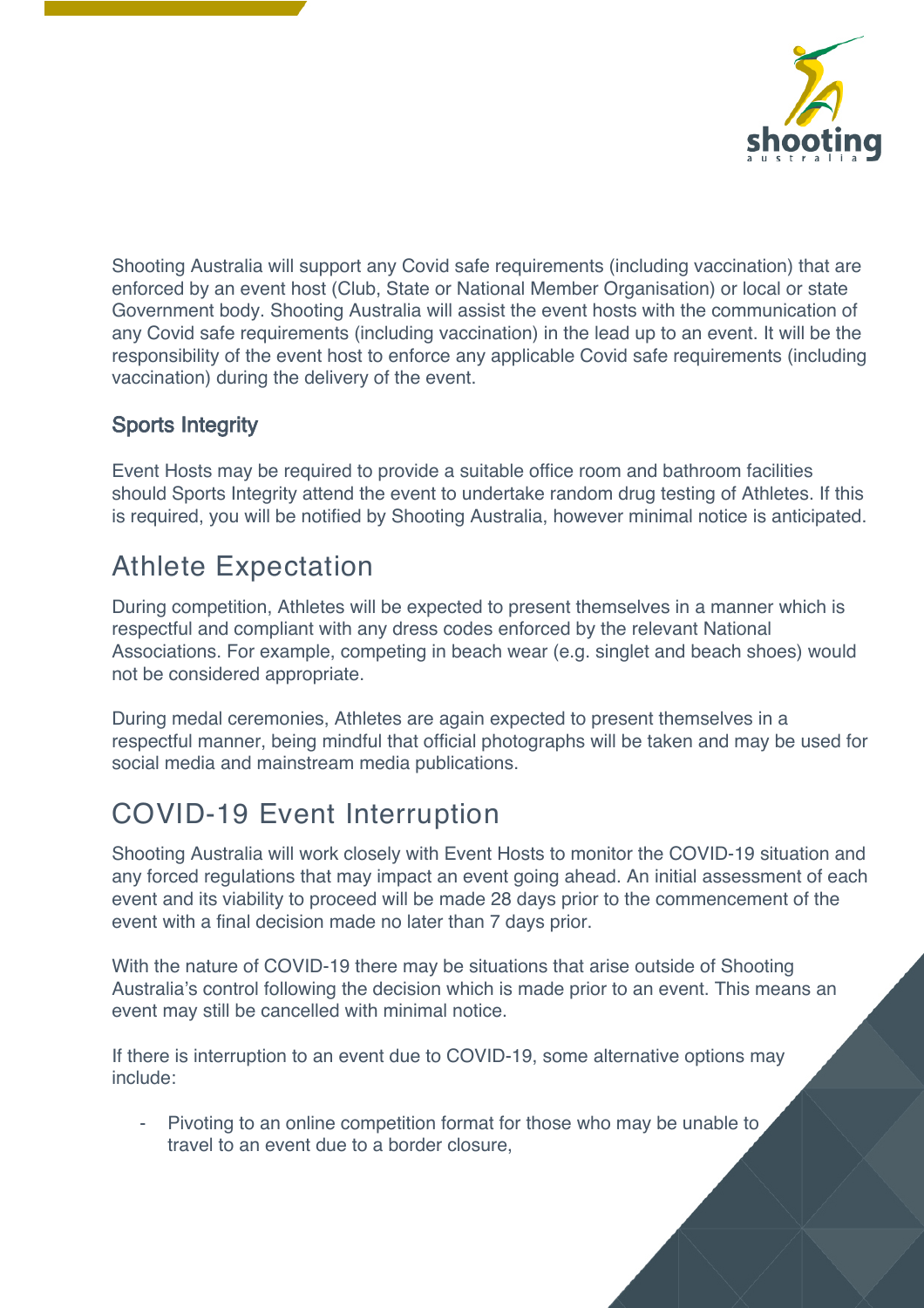

Postponement of an event (this more specifically relates to an event that is a current fixture of another organisation i.e. a State or National title)

#### COVID-19 Guidelines

Shooting Australia has adopted a set of COVID-19 Guidelines and recommendations for attending domestic endorsed events which can be found here.

A list of Frequently Asked Questions can also be found here.

#### Event Attendee Responsibility

Athletes, Officials, Family, Spectators and Shooting Australia Staff must familiarise themselves with the event COVID-Safe plans as well as other event information when travelling to any of the endorsed domestic competitions. Each person attending an event must take the time to read, understand and comply with the COVID-safe procedures that may be implemented at the event.

In addition to COVID-Safe Plans, event attendees must familiarise themselves with any State specific restrictions, guidelines and recommendations of not only the resident State, but also the State being travelled to.

## Online Competition

In the event Athletes are unable to travel to an event due to a state border closure or enforced travel restrictions and requirements, Athletes may be offered the ability to compete in an online (remote) competition format. This arrangement would only be offered:

- For rifle and pistol competitions
- Where participating in such a competition format is not breaching any local restrictions
- Where the same competition schedule and conditions (e.g. electronic targets for Tier 1 endorsed events) can be delivered to that of the Event Host
- Where there is someone available to officiate the online competition format and endorse the scores
- To Athletes who, due to travel restrictions, are unable to attend the competition

An online competition is not an opportunity for all Athletes to choose the online competition option and subsequently a local range they would like to compete on. All Athletes are encouraged to attend the competition, except in circumstances where travel restrictions prevent this.